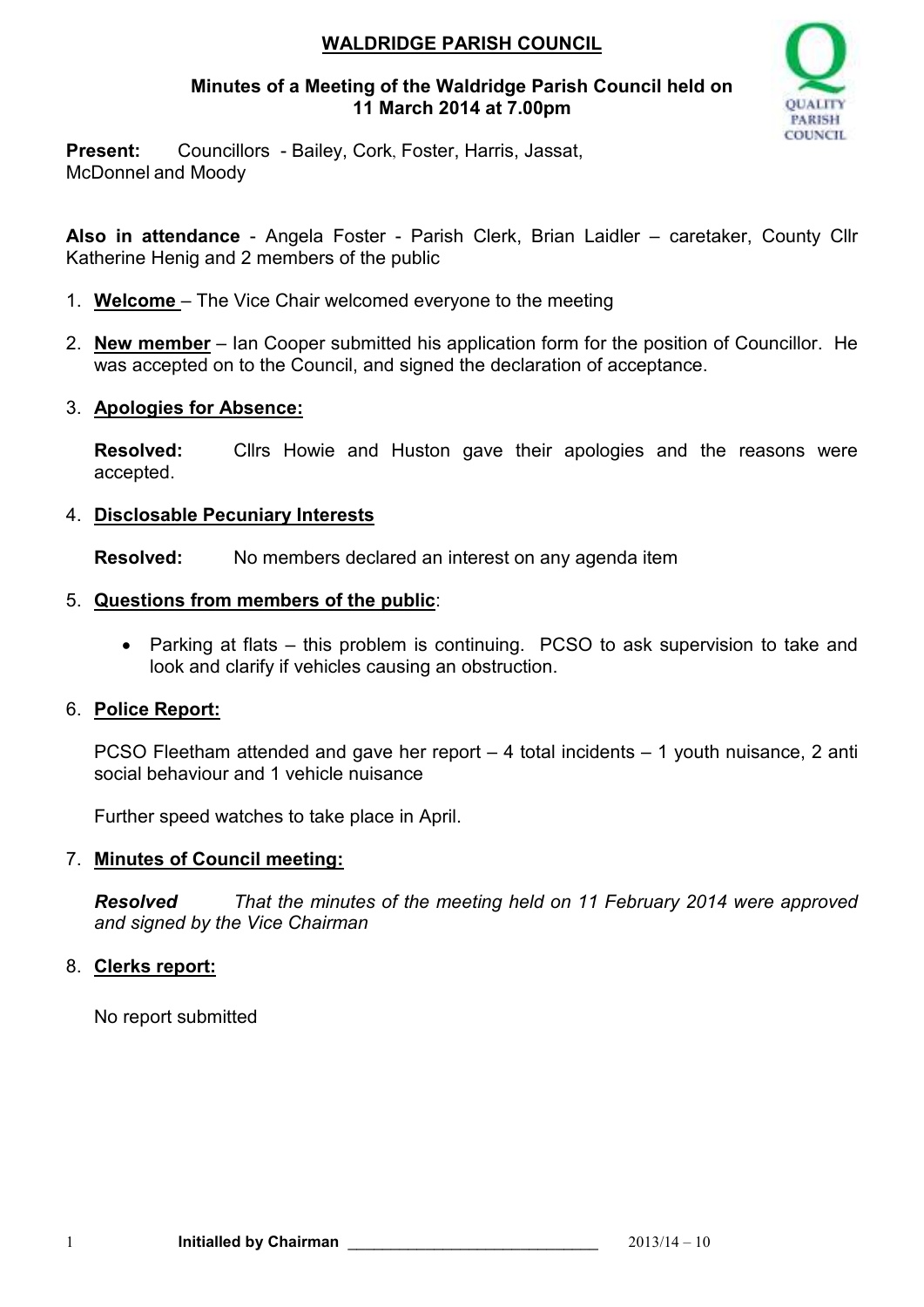### 8. **Parish Matters and on-going items**

## a) **Planning applications received**

# **To consider any planning applications received after the agenda was published.**

| DM/14/00059/FPA | 22 Alnwick Close<br>Chester-le-street<br>Durham<br>DH <sub>2</sub> 3JL                                   | Erection of part single storey, part two<br>storey extension at the side of the dwelling<br>to replace existing garage/utility                                                                                                     |
|-----------------|----------------------------------------------------------------------------------------------------------|------------------------------------------------------------------------------------------------------------------------------------------------------------------------------------------------------------------------------------|
| 2/13/00304/FUL  | Land Adjacent to<br>Fern Meadows<br>Waldridge<br>Chester-le-Street<br>Durham<br>DH <sub>2</sub> 3RB      | Outline application for the erection of one<br>dwelling.                                                                                                                                                                           |
| DM/14/00148/TPO | <b>Waldridge Cottage</b><br><b>Warkworth Drive</b><br>Chester-le-street<br>Durham<br>DH <sub>2</sub> 3SL | Felling of one beech (T3) and one sweet<br>chestnut (T8), crown raise and remove 1st<br>two branches of one sycamore tree (T11)<br>and tip prune one birch tree within G1. All<br>trees protected by a tree preservation<br>order. |

# *Resolved: To recommend approval of Alnwick Close*

*To check why trees need to be felled at Waldridge Cottage* 

*To object to application for Fern Meadows – concerns over parking issues, settlement boundary, safety, access and look of village to be passed to planning.* 

## b) **To consider any planning applications received after the agenda was published.**

DM/14/00378/FPA 1 Lindisfarne

Close Chester-le-street Durham DH2 3TR

Erection of single-storey extension at side and rear of dwelling.

*Resolved: To recommend approval* 

# c) **County Councillors report –**

Cllr Henig submitted her report covering:

**Ongoing projects** - *Fellside Meadows flood mitigation, Hermitage school environment team, signage re dogs on village green* 

**Traffic management** - *Traffic survey and Parking* 

**County Council update** – Budget issues and website

*Resolved: The report was noted. The notice for dog fouling to be distributed before going to print. No other matters for the members to comment on.*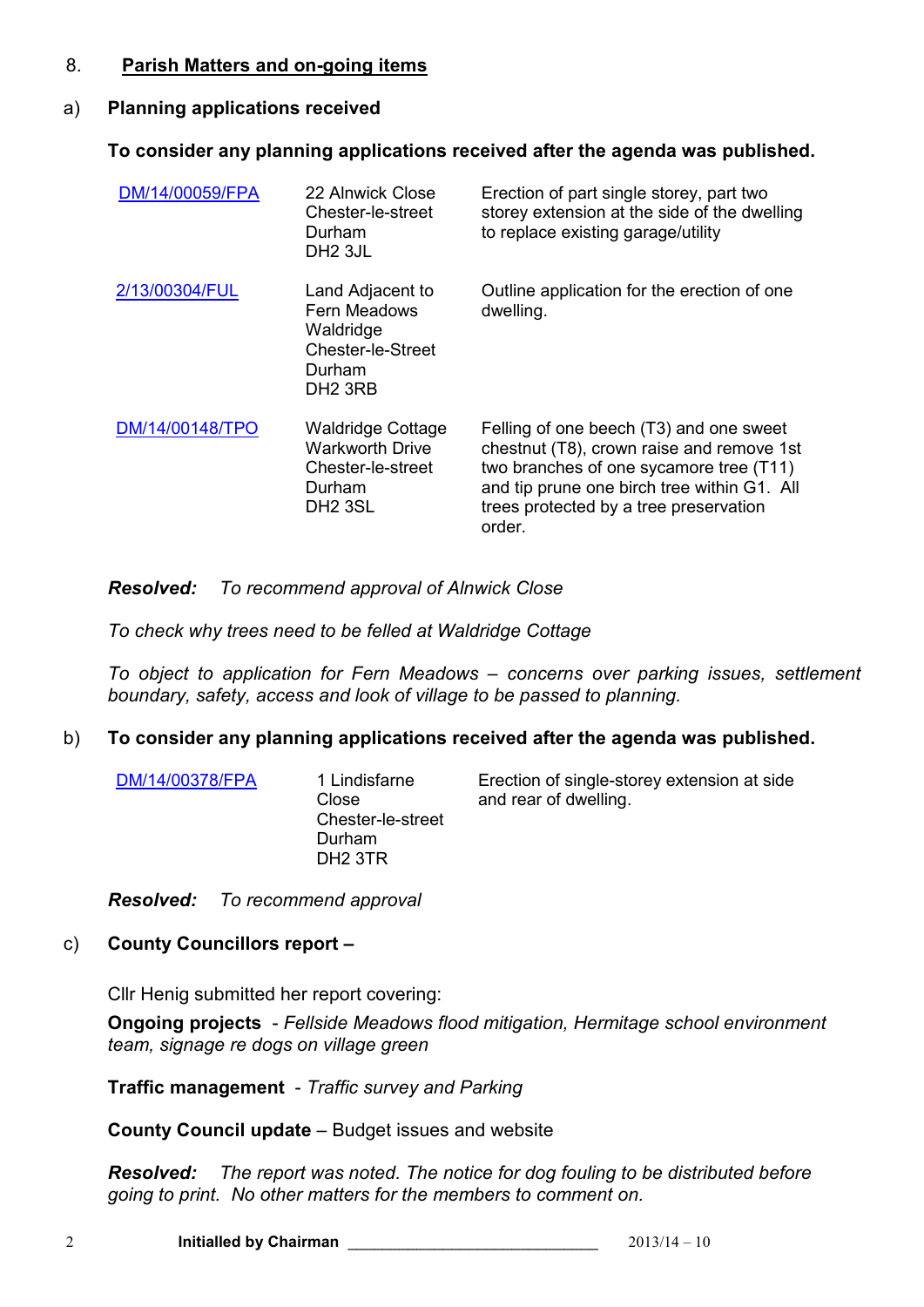d) **Lines on corner road –** An email received from Maxine Stubbs explaining why lines could not be placed on corner.

#### *Resolved: Response noted*

- e) **Parked cars at flats** A letter received from one resident of the flats noting problems with her neighbour over amount of cars. Planning has been informed, awaiting a response. The letter was passed to the police.
- f) **Tree policy** Several trees have been removed on Whitehill Way. Response from DCC stated it was Northumbrian Water who carried out this work and had not consulted with them or the Parish. NWL have agreed to plant extra trees when finished work.

*Resolved: The members not happy with 2 for 1 and wished to notify Northumbrian Water of dissatisfaction at not been informed. A site meeting to be arranged to discuss further.* 

g) **Litter pick –** Arrangements and risk assessment were discussed for the day – 29 March 2014. Article to be placed in local press, Kevin Jones MP to be invited to attend. Hermitage school children to take part.

**Resolved:** *It was agreed to purchase extra gloves, the Clerk to get costs and purchase before litter pick.* 

h) **Easter event –** Arrangements were discussed

*Resolved: It was agreed to purchase same amount of eggs as in previous years, all other arrangements agreed* 

i) **Training –** A suggestion of sharing a training event at Edmondsley with 3 Parish Councils to share the cost of £250.

*Resolved: It was agreed to hold training event, all 10 councillors wished to attend* 

- j) **Newsletter** It was distributed for approval. Distribution list was agreed
- k) **Risk Assessment**  The risk assessment was discussed and agreed as per auditors instructions

*Resolved: The document was agreed and signed* 

l) **Audit** – **Review of Effectiveness of Internal Auditor** – The cost of audit this year will be £330 + Vat from S M Lowery. He will review wages/petty cash and tendering. Members carried out a review of effectiveness of the internal audit. It was noted this review is an integral part of continually improving governance and accountability and forms part of the annual governance statement which is Part 2 of the Annual Return. The review covered independence, competence, relationships with clerk and councillors, audit planning, audit scope and audit reporting.

*Resolved: The cost was accepted, it was agreed to invite SM Lowery to be internal auditor. To accept the evidence of achievement from the review*. The Chair to count the petty cash money held at end of financial year.

m) **Nomination papers** – The Clerk distributed nomination papers for Chair and Vice Chair, these to be brought back to the April meeting for decision / vote in May.